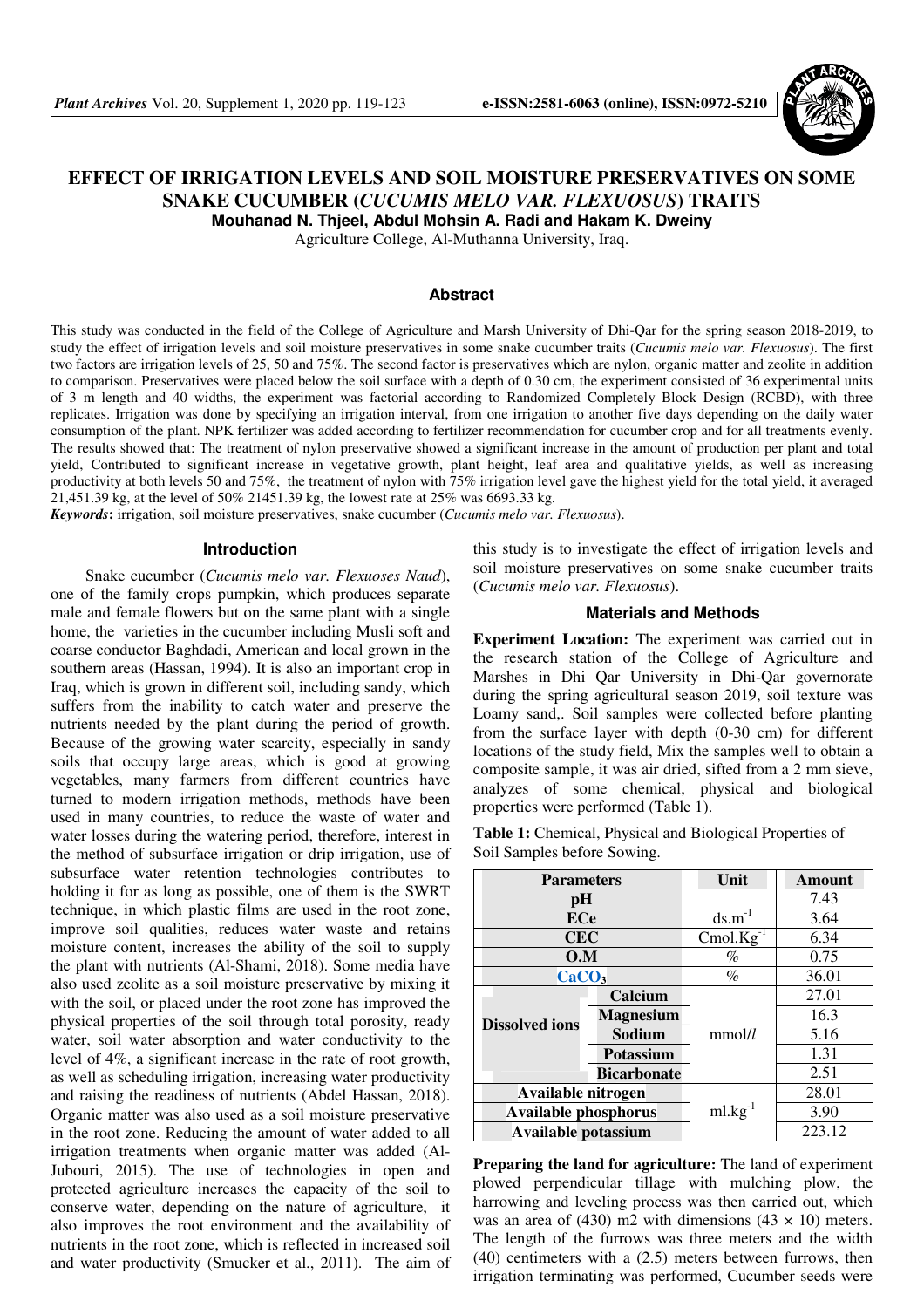sown local variety (the seeds were planted for cucumber for the season on (20/3| 2019), (11) holes per furrow, 30 cm between holes, plants were sprayed with foliar fertilizer type Prozol (10\_52\_10) and (1: 1) ratio of one spray each week, The plants were fertilized with NPK fertilizer (20-20-20) according to the recommendations of the Ministry of Agriculture 1991 by two batches one month after planting and the second after 15 days from the first, the preventive program included plant protection against insect infections, fungal diseases and other pathogens using the FASTIN 1 ml  $L^{-1}$  fungicide after three weeks of planting and to prevent insect infestations sprayed with  $SK247$  1 ml.  $L^{-1}$ .

**Applied steps for adding soil moisture preservatives:** Soil moisture preservatives were added as follows:

**Nylon (SWRT):** has been placed 30 cm below the surface of the soil intended for planting in the form of a letter (U) with dimensions of 30 cm for the base and 15 cm height from each side.

**Organic matter (O.M)**: has been laid as a layer 4 cm high and 40 cm wide along the center under the surface of the soil intended for planting. At a rate of (3 kg) equivalent to 25  $t.ha^{-1}.$ 

**Zeolite:** was added in the form of a layer 4 cm high and 40 cm wide along the length of the center and at a rate of (1.5 kg) equivalent to  $12.5$  t.ha<sup>-1</sup>.

**Indications of vegetative growth:** Length of plant (cm): At the end of the season, the length of the plant was measured from the soil stalk contact area to developing plant summit by metric tape.

**Leaf area (dcm<sup>2</sup> . plant-1):** The total leaf area and five leaves of five plants were randomly taken from each experimental unit at the end of the season, the scanner (CI-202 LASER AREA METER) was used.

**Leaf content of chlorophyll:** Determination of chlorophyll content in leaves by Chlorophyll meter SPAD-502, by reading five plants from each experimental unit at random then the rate was extracted (Salhi, 2002), and measured in units SPAD units, and then converted the unit  $(gm.cm^{-2})$ according to Monje and Bugbee (1992), the formula includes:

Chlorophyll (mg.cm<sup>-2</sup>) = SPAD reading  $\times$  10.40 + (- 80.05) and then divide the product by 10000

**Total yield components (kg / experimental unit):** The total output of the experimental unit was calculated, by collecting the product in the experimental unit area of (1.2) m, then weighing and dividing it by the number of plants to stabilize the yield of one plant as average for each collection, then collect the sum and divide them by the number of collect during the season to obtain the sum of one fairy on average, then converted to hectares for total productivity.

**Plant yield (kg):** The cumulative yield was recorded from the beginning of the harvest to the last collect for each experimental unit, then divided by the number of plants in the experimental unit

Per plant yield  $(kg) = \frac{\text{Pilot unit weight} (kg)}{\text{Number of plants in the experimental unit}}$ 

## **Statistical Analysis**

Data were collected and analyzed statistically using the split-plot arrangement according to Randomized Completely Block Design (RCBD), with three replicates, using SPSS program3, the mean of the treatments was compared using the lowest significant difference LSD at a probability level of 0.05.

## **Results and Discussion**

## **Plant Length (cm)**

Table 2 show the effect of irrigation levels and treatments on plant height, the level of 75% showed a significant superiority of  $169.79$  cm. Plant<sup>-1</sup> on the level of irrigation 25%, which recorded the lowest rate of 72.50 cm., while there was no significant differences between him and the level of 50%, which recorded an average of 169.48 cm.  $plant^{-1}$  and by increasing the length of the plant in the treatment of nylon with the level of 50% on the comparison treatment at the same level of 5.43%, the level of irrigation 75% with nylon compared to control at the same level was the amount of increase 4.88%, as for the soil moisture preservatives, nylon treatment was superior to all other treatments as the highest plant length was 141.47 cm, However, there were no significant differences between the other treatments as they averaged 136.04, 135.74 and 135.52 cm. This may be due to the superiority of nylon treatment in average plant lengths over other treatments due to the role of nylon preservative in improving aquatic conditions by retaining water, reducing wastage, reducing water losses and homogenizing moisture distribution in the root zone, the nylon treatment also retained high amounts of nutrients within the root zone, which is reflected in the improvement of the root and vegetative total, increased growth compared with other treatments for the absence of membranes holding and conserving water and nutrients (Al-Rawi, 2016). The interaction between irrigation levels and preservatives is noticeable differences as the highest average length of plant in nylon treatment was 50%. The average treatment of zeolite with decreased with the level of irrigation 25%, the reason for the low plant length can also be attributed to the rest of the treatments, may be due to different water balance in the soil, which affected the processes of absorption and the transfer of elements and this affects the growth of the plant and its height, it is the result of the difference between the study coefficients, the absence of barriers to the movement of water under the roots of the plant, increases soil water retention (Al-Shami, 2018).

## **Leaf area (dm<sup>2</sup> ):**

Table (3) indicated that there were significant differences between the rates of leaf area characteristic shown by the effects of irrigation levels and the studied treatments and their interaction, the level of irrigation showed 75% higher than the rate of 20.84  $dm<sup>2</sup>$ . Plant<sup>-1</sup>, which significantly exceeded the level of irrigation 25%, recorded the lowest rate at  $13.92 \text{ dm}^2$ . Plant<sup>-1</sup>, while it did not differ significantly with the level of 50, which recorded an average of 20.68 dm<sup>2</sup>.Plant<sup>-1</sup>. Perhaps the reason for the superiority of level 75 and 50 is to find good moisture content in which the plant was not exposed to stress, which reflects on the root total and thus increase vegetative growth and increase leaf area. As for the treatments, the treatment of nylon preservative achieved a significant superiority over all other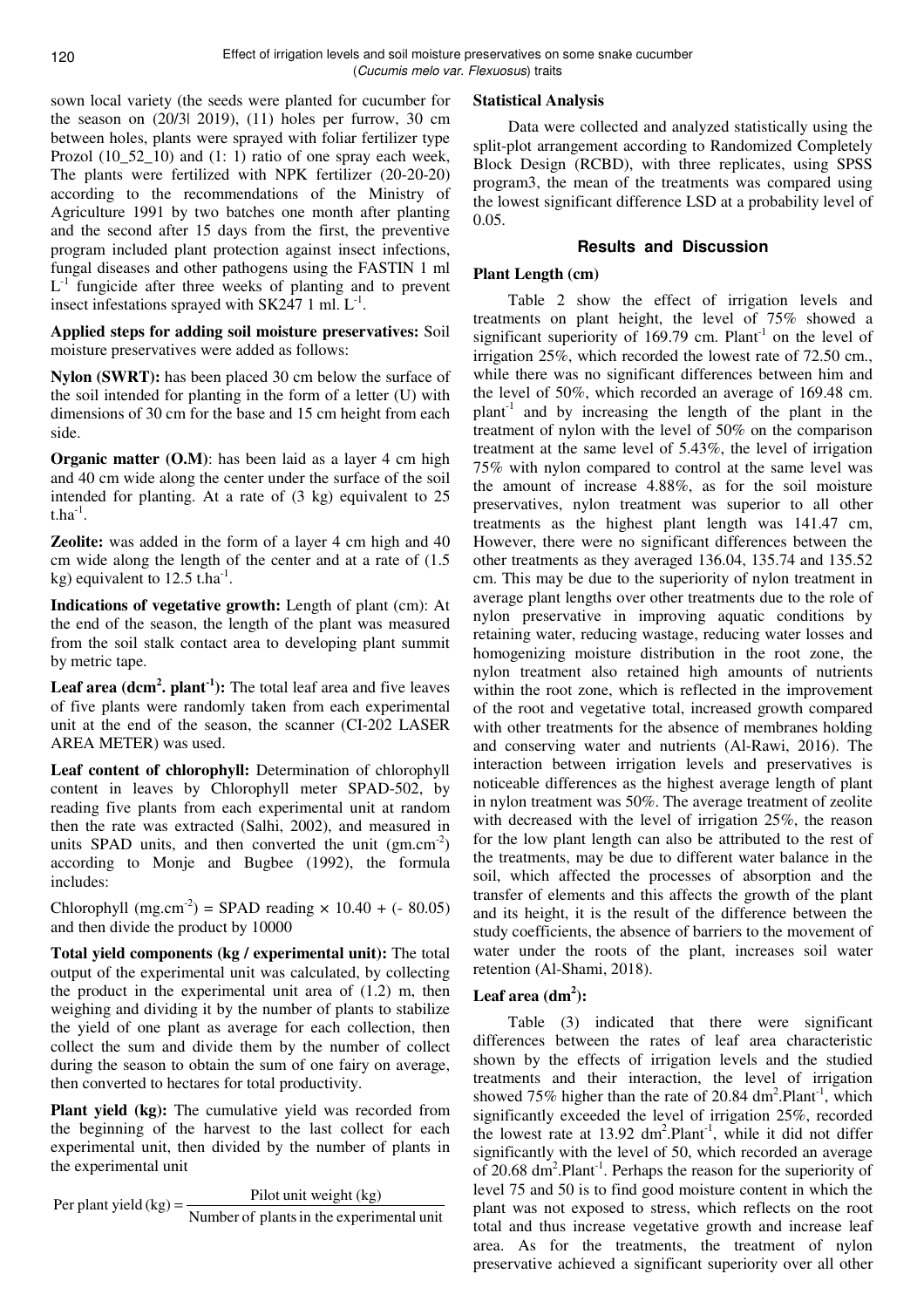treatments, with an average of 20.21  $dm<sup>2</sup>$ . Plant<sup>-1</sup> zeolite and organic matter and comparison recorded rates of 17.95 and 17.9-17.82, respectively. The increase in the leaf area of nylon treatment may be mainly due to the availability of sufficient moisture content in the root zone as well as increased water readiness and nutrient readiness compared to other treatments, positively affects the growth of the plant and its total vegetation and increase the leaf area of the plant, whereas the decrease of leaf area values for other treatments is due to the effect of water readiness in the different stages of plant growth (Issa, 2016). The interaction showed significant differences as the treatment of nylon with 75% irrigation level showed the highest rate of  $23.18 \text{ dm}^2$ . Plant<sup>-1</sup>. While the treatment of organic matter recorded the lowest rate of 13.61  $dm^2$ . Plant<sup>-1</sup>.

#### **Total yield kg / experimental unit**

Table 4. showed the effect of irrigation levels and soil moisture preservatives on the total yield as there were significant differences between the irrigation levels, where the level of 75% recorded the highest rate of 2.574 kg/experimental unit $^{-1}$  significant difference on the level of irrigation 50%, treatment of nylon recorded the highest rate of 3.076 tons.ha<sup>-1</sup> and thus significantly outperformed all other treatments, which recorded the treatment of zeolites the lowest rates, reaching 2.376 kg. Experimental unit. Irrigation levels did not show any significant differences, while level 75 recorded the highest rate of 2.578 while the level 25 gave the lowest rate of 2.510 kg. Experimental unit. Interaction between irrigation levels and treatments showed significant differences in total yield, 50% with nylon treatment recorded the highest rate of 3.183 kg. Experimental unit, showed a significant superiority over the rest of the rates except for level 75 with nylon treatment, recorded an average of 3.146 kg. Experimental unit, 50% with organic matter treatment and control recorded the lowest rates of this trait at 2.370 kg. Experimental unit. The difference in the total yields due to the effect of preservative treatments which differed significantly as nylon treatment was significantly superior, it may be due to the amount of irrigation water added, the survival of the root zone with an effective moisture content and the ability of this treatment to prevent water penetration away from root absorption, as well as the availability of nutrients and plant growth is the result of the overlap of physiological and environmental growth factors (Smucker *et al*., 2010).

#### **Yield plant g.plant-1**

Table 5 indicate that there were significant differences between the rates of irrigation levels, the level of irrigation exceeded 75% on both levels 50% and 25% and recorded the highest rate of  $233.42$  g. Plant<sup>-1</sup>, the level of irrigation exceeded 50% over the level of 25% with a rate of 209.68 g. Plant<sup>-1</sup>, while the  $25\%$  recorded the lowest average rate of

70.29 g.Plant<sup>-1</sup>. The level above 75% and 50% may be due to the amount of water added which has contributed to the moisture content in the root zone and the plant is not exposed to stress, which increased the vegetative growth and thus increase the yield of the plant as well as the nylon treatment in the preservation of moisture content and nutrients (Mushabab and Al-Masraf, 2019). The treatments of preservatives gave nylon treatment a significant superiority over all treatments, reaching an average of 219.68 g.Plant<sup>-1</sup>, while the other treatments showed zeolite and organic matter and comparison rates 156.08, 156.01 and 152.75 g.Plant<sup>-1</sup> respectively. The reason for the significant differences between preservative treatments and the superiority of nylon treatment may be due to the amount of irrigation water added and the extent to which the root zone has an effective moisture content and the ability of this treatment to prevent water penetration away from root absorption, as well as the availability of nutrients and plant growth is the result of the overlap of physiological and environmental growth factors of the plant neutral, which reflected on the highest yield per plant under the influence of nylon treatment (Smucker *et al*., 2010). As for the interaction, there were significant differences as nylon treatment with 75% irrigation level gave the highest rate of interference at  $289.00$  g.Plant<sup>-1</sup>, while the comparison with irrigation treatment gave 25% the lowest rate was  $59.09$  g.Plant<sup>-1</sup>. The reasons for the superiority may be attributed to the role of nylon membranes in water conservation and nutrients that have a fundamental role in the growth and vegetative growth. The low rate at 25% is due to the small amount of water added and the exposure of the plant to water stress.

**Chlorophyll content:** Table (6) show a significant differences between irrigation levels and the studied treatments in the characteristic of chlorophyll ratio, the 50% level was  $0.0255$  mg.cm<sup>-2</sup>, thus, it was significantly higher than the level shown by 25% with an average of 0.0178 mg.cm-2, on the other hand, the level of chlorophyll was 0.0254 mg.cm<sup>-2</sup>, this indicates that the irrigation level of 50% may have provided a good growth rate and nutrient transport which contributed to a better chlorophyll content than other levels, the highest nylon treatment was  $0.0248$  mg.cm<sup>-2</sup>, the lowest treatment (control) was  $0.0219$  mg.cm<sup>-2</sup>. The interaction between the irrigation levels and the studied treatments showed no significant differences and the highest level of 50% with nylon treatment was 0.0282 mg.cm<sup>-2</sup>, and 0.0281 mg.cm<sup>-2</sup>for level 75% with nylon treatment, while the level of 25% with comparative treatment the highest rate of this characteristic was  $0.0176$  mg.cm<sup>-2</sup>, this may be due to the availability of nutrients that contributed to the treatment of nylon, which in turn provides appropriate nutrition for the plant, which contributed to the increase of vegetative growth and thus increase the amount of chlorophyll in the leaves.

**Table 2 :** Effect of irrigation levels and soil moisture preservatives on plant height cm.plant<sup>-1</sup> .

| <b>Irrigation</b> | <b>Treatment</b>            |         |                            |                                 |        |
|-------------------|-----------------------------|---------|----------------------------|---------------------------------|--------|
| <b>Levels</b>     | <b>Nylon</b>                | Zeolite | organic matter             | control                         | Mean   |
| $75\%$            | 175.44                      | 168.20  | 168.27                     | 167.27                          | 169.79 |
| 50%               | 175.90                      | 168.20  | 166.87                     | 166.97                          | 169.48 |
| $25\%$            | 73.87                       | 71.71   | 72.10                      | 72.33                           | 72.50  |
| <b>Mean</b>       | 141.74                      | 136.04  | 135.74                     | 135.52                          | 137.26 |
| <b>L.S.D0.05</b>  | irrigation levels<br>16.333 |         | <b>Treatment</b><br>19.456 | irrigation× Treatment<br>33.492 |        |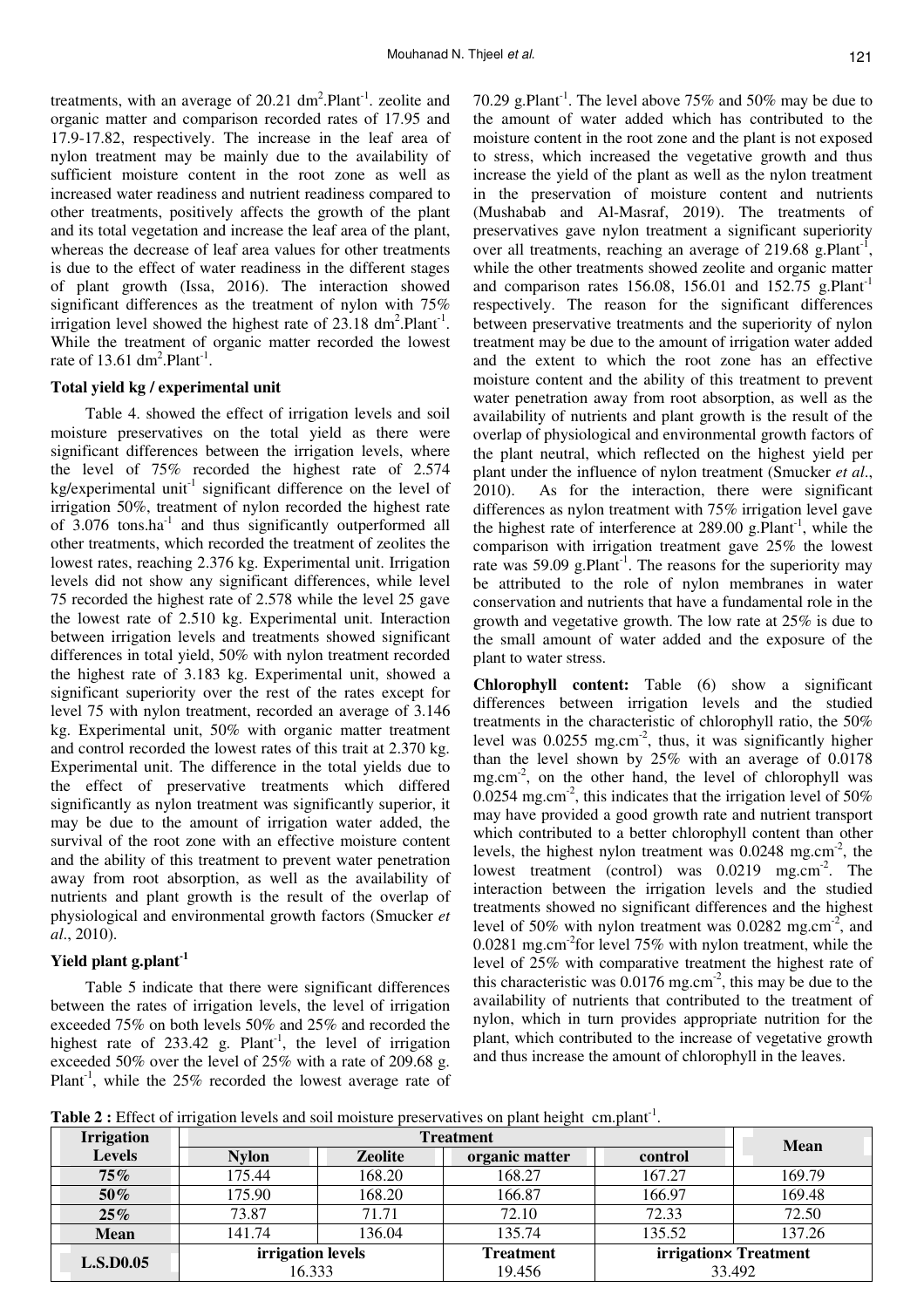| <b>Irrigation Levels</b> | <b>Treatment</b>           |                |                           |                                | <b>Mean</b> |
|--------------------------|----------------------------|----------------|---------------------------|--------------------------------|-------------|
|                          | <b>Nylon</b>               | <b>Zeolite</b> | Organic matter            | <b>Control</b>                 |             |
| 75%                      | 23.18                      | 20.05          | 20.13                     | 20.01                          | 20.84       |
| 50%                      | 23.05                      | 19.99          | 20.07                     | 19.62                          | 20.68       |
| 25%                      | 14.39                      | 13.82          | 13.61                     | 13.84                          | 13.92       |
| <b>Mean</b>              | 20.21                      | 17.95          | 17.94                     | 17.82                          | 18.48       |
| <b>L.S.D0.05</b>         | irrigation levels<br>0.667 |                | <b>Treatment</b><br>0.894 | irrigation× Treatment<br>1.311 |             |

Table 3 : Effect of Irrigation Levels and Soil Moisture Preservatives on leaf area dm<sup>2</sup>.Plant<sup>-1</sup>.

| Table 4 : Effect of Irrigation Levels and Soil Moisture Preservatives on Total yield Kg. experimental unit. |
|-------------------------------------------------------------------------------------------------------------|
|-------------------------------------------------------------------------------------------------------------|

|                          | <b>Treatment</b>                   |                |                           |                                         | <b>Mean</b> |
|--------------------------|------------------------------------|----------------|---------------------------|-----------------------------------------|-------------|
| <b>Irrigation levels</b> | <b>Nylon</b>                       | <b>Zeolite</b> | <b>Organic Matter</b>     | <b>Control</b>                          |             |
| 75%                      | 3.183                              | 2.373          | 2.370                     | 2.370                                   | 2.574       |
| 50%                      | 3.147                              | 2.032          | 2.034                     | 2.026                                   | 2.310       |
| $25\%$                   | 0.928                              | 0.757          | 0.761                     | 0.767                                   | 0.803       |
| <b>Mean</b>              | 2.419                              | 1.721          | 1.722                     | 1.721                                   | 1.896       |
| <b>L.S.D0.05</b>         | <b>Irrigation levels</b><br>0.1332 |                | <b>Treatment</b><br>0.157 | <b>Irrigation</b> x Treatment<br>0.2011 |             |

| Table 5 : Effect of Irrigation Levels and Soil Moisture Preservatives on yield Plant g.Plant <sup>-1</sup> . |  |
|--------------------------------------------------------------------------------------------------------------|--|
|--------------------------------------------------------------------------------------------------------------|--|

|                          | <b>Treatment</b>                   |                |                            |                | <b>Mean</b>           |
|--------------------------|------------------------------------|----------------|----------------------------|----------------|-----------------------|
| <b>Irrigation levels</b> | <b>Nylon</b>                       | <b>Zeolite</b> | Organic matter             | <b>Control</b> |                       |
| 75%                      | 289.00                             | 215.00         | 214.67                     | 215.00         | 233.42                |
| 50%                      | 285.67                             | 184.45         | 184.45                     | 184.17         | 209.68                |
| 25%                      | 84.37                              | 68.80          | 68.91                      | 59.09          | 70.29                 |
| <b>Mean</b>              | 219.68                             | 156.08         | 156.01                     | 152.75         | 171.13                |
| <b>L.S.D0.05</b>         | <b>Irrigation levels</b><br>21.334 |                | <b>Treatment</b><br>32.112 | 56.277         | irrigation× Treatment |

Table 6 : Effect of irrigation levels and soil moisture preservatives on total chlorophyll content in leaves mg.cm<sup>-2</sup>.

|                          | <b>Treatment</b>            |                |                         |                              | <b>Mean</b> |
|--------------------------|-----------------------------|----------------|-------------------------|------------------------------|-------------|
| <b>Irrigation levels</b> | <b>Nylon</b>                | <b>Zeolite</b> | Organic matter          | <b>Control</b>               |             |
| $75\%$                   | 0.0281                      | 0.0247         | 0.0247                  | 0.0243                       | 0.0254      |
| 50%                      | 0.0282                      | 0.0247         | 0.0252                  | 0.0239                       | 0.0255      |
| $25\%$                   | 0.0180                      | 0.0177         | 0.0179                  | 0.0176                       | 0.0178      |
| <b>Mean</b>              | 0.0248                      | 0.0224         | 0.0226                  | 0.0219                       | 0.0229      |
| <b>L.S.D0.05</b>         | irrigation levels<br>0.0053 |                | <b>Treatment</b><br>N.S | irrigation× Treatment<br>N.S |             |

## **References**

- Abdul Hassan, S.N. (2018). The use of zeolite in improving the physical properties of different soils and wheat plant growth. Master Thesis. College of Agriculture. Al-Muthanna University.
- Al-Jubouri, J.S. (2015). Effect of reducing the amount of irrigation water and adding organic matter to soil on the efficiency of water use of potatoes. Master Thesis-University of Baghdad.
- Al-Rawi, S.S.M. (2016). Heat and salinity conditions in coarse tissue soils using SWRT and their effect on tomato and chili productivity. Ph.D. thesis. College of Agriculture, University of Baghdad.
- Al-Salhi, Z.K.; Al-Salhi, K. and Al-Tamimi, M.I. (2017). Effect of using SWRT on the salt accumulation of subsurface drip irrigation system in two different soil tissues compared to other management factors. Al-Muthanna Journal for Agricultural Sciences, 7(2): 113- 119.
- Al-Shami, Y.A. (2018). The use of two different methods of adding irrigation water to test the effectiveness of technology, SWRT and different soil management treatments and its effect on the growth and yield of maize (*Zea mays* L). Ph.D. thesis, College of Agriculture, University of Baghdad.
- Hassan, A.A. (1994). Production, physiology and adoption of vegetable seeds. Arab Publishing House. 582.
- Issa, H.A. (2016). Effect of Techno Loggia SWRT on water productivity of tomato and cayenne pepper crops in sandy soils under water scarcity conditions. Ph.D. thesis, College of Agriculture, University of Baghdad.
- Mohammed, A.S. and Astefow, G.I. (2012). Effect of cultivar, levels and date of spraying with marine extract (1SeaForce) on vegetative growth and productivity of squash pumpkin. Kirkuk Journal of Agricultural Sciences, 3(1): 8-17.
- Monje, O.A. and Bugbee, B. (1992). Inherent limitations of nondestructive chlorophyll meters: A comparison of two types of meters. Hort. Science 27: 69-71.